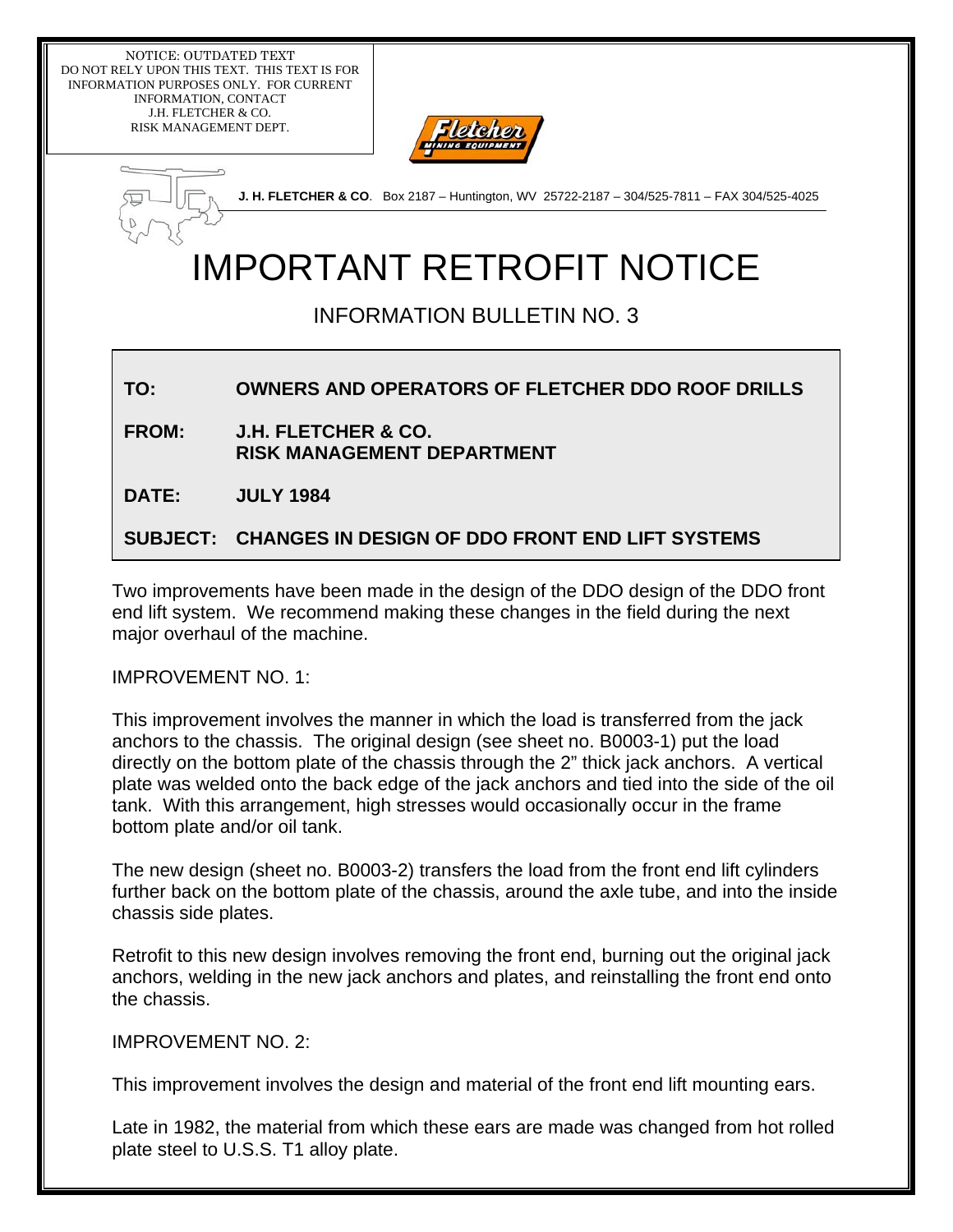Information Bulletin 3 July 1984 Page Two

The original design utilized two bolts to secure the retainer cap to the ear. The new design (see sheet no. B0003-3) used three bolts which are tack welded in place, plus a gusset plate between the retain and the ear on the top side.

Retrofit to this new design requires removing the front end, burning off the original mounting ears, welding on the new mounting ears, and reinstalling the front end assembly onto the chassis.

Neither of these changes should be attempted without planning. At least eight weeks will be required to obtain the necessary materials. When ordering material to make these changes, please indicate the mode and serial number of the machine to be retrofitted.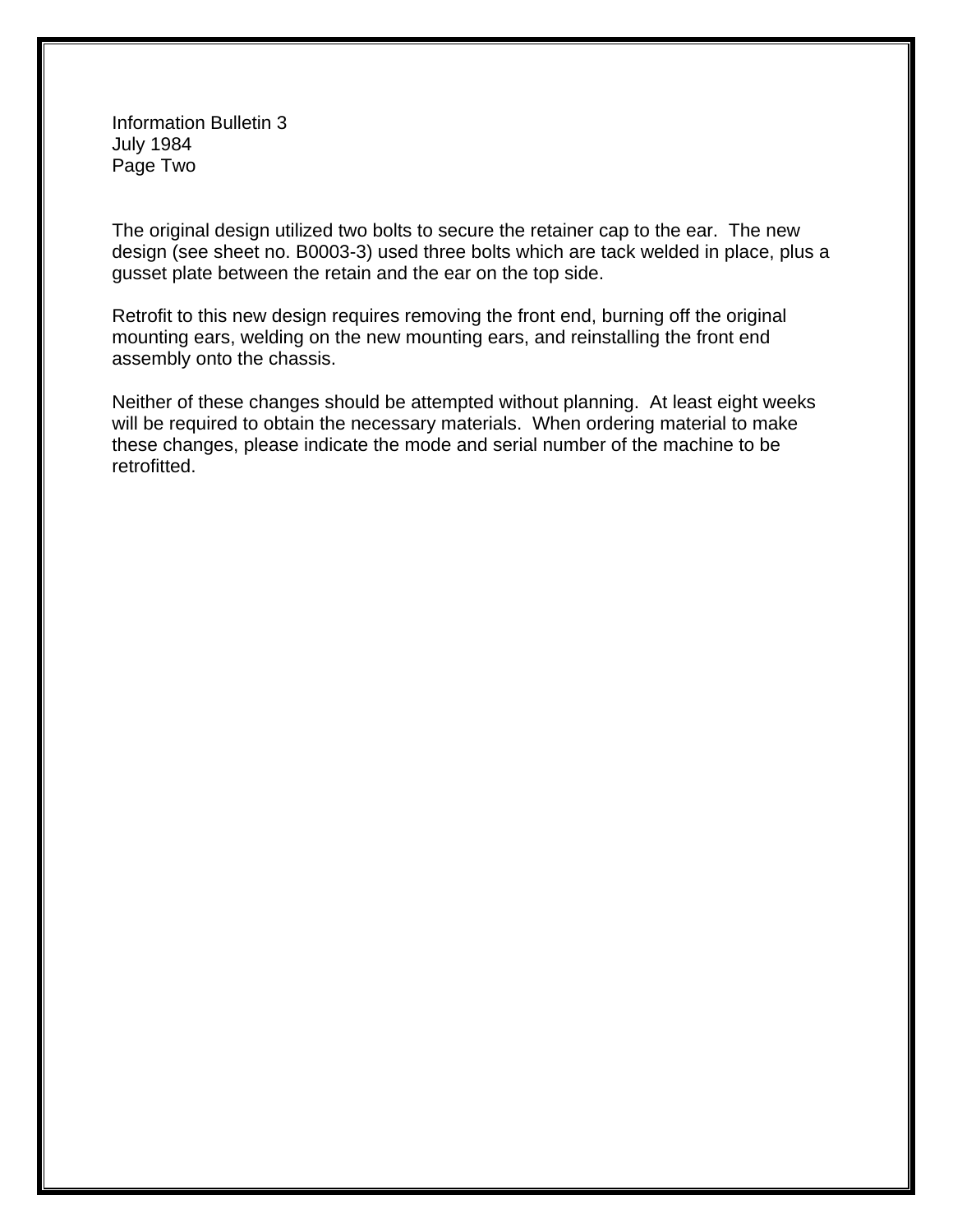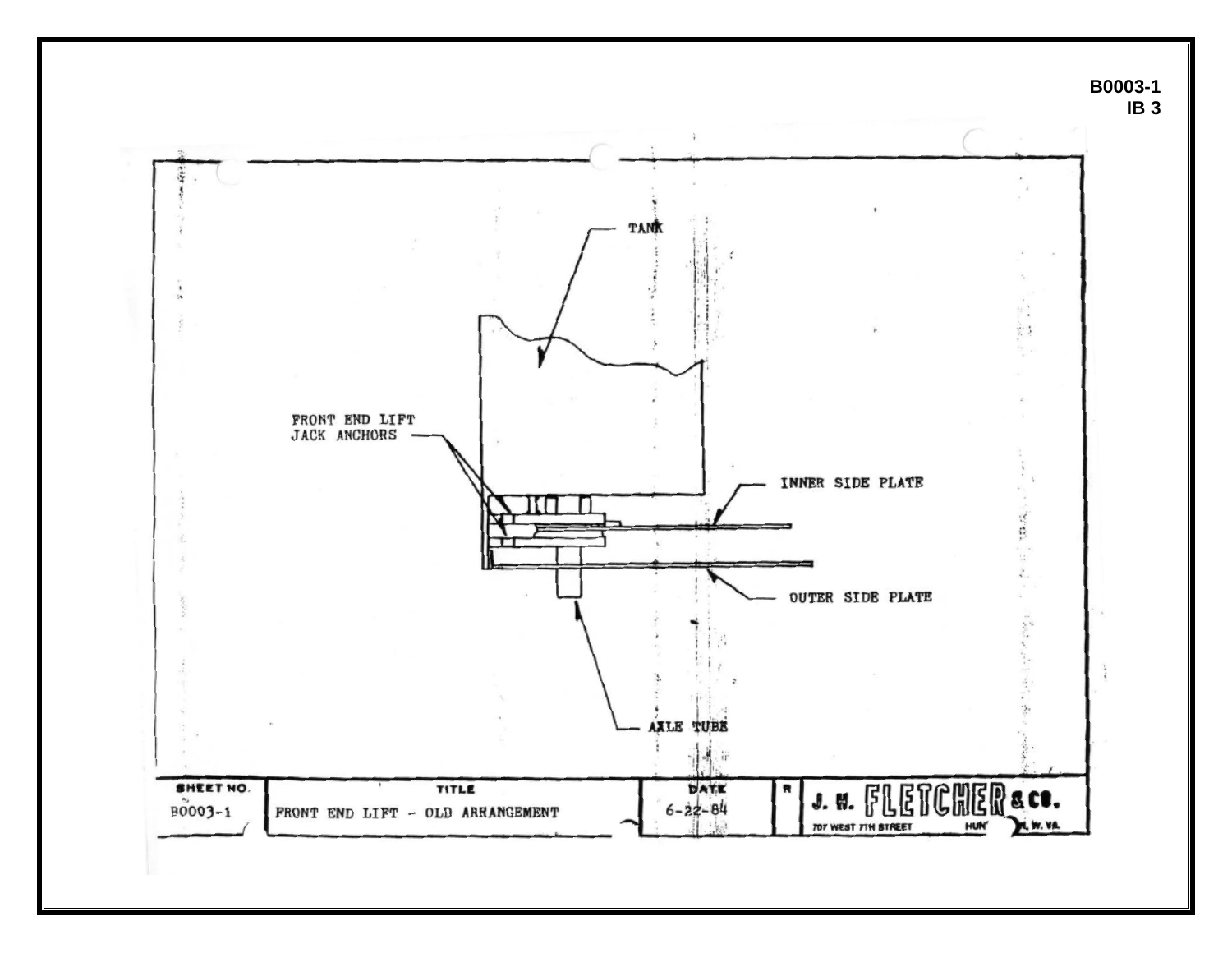